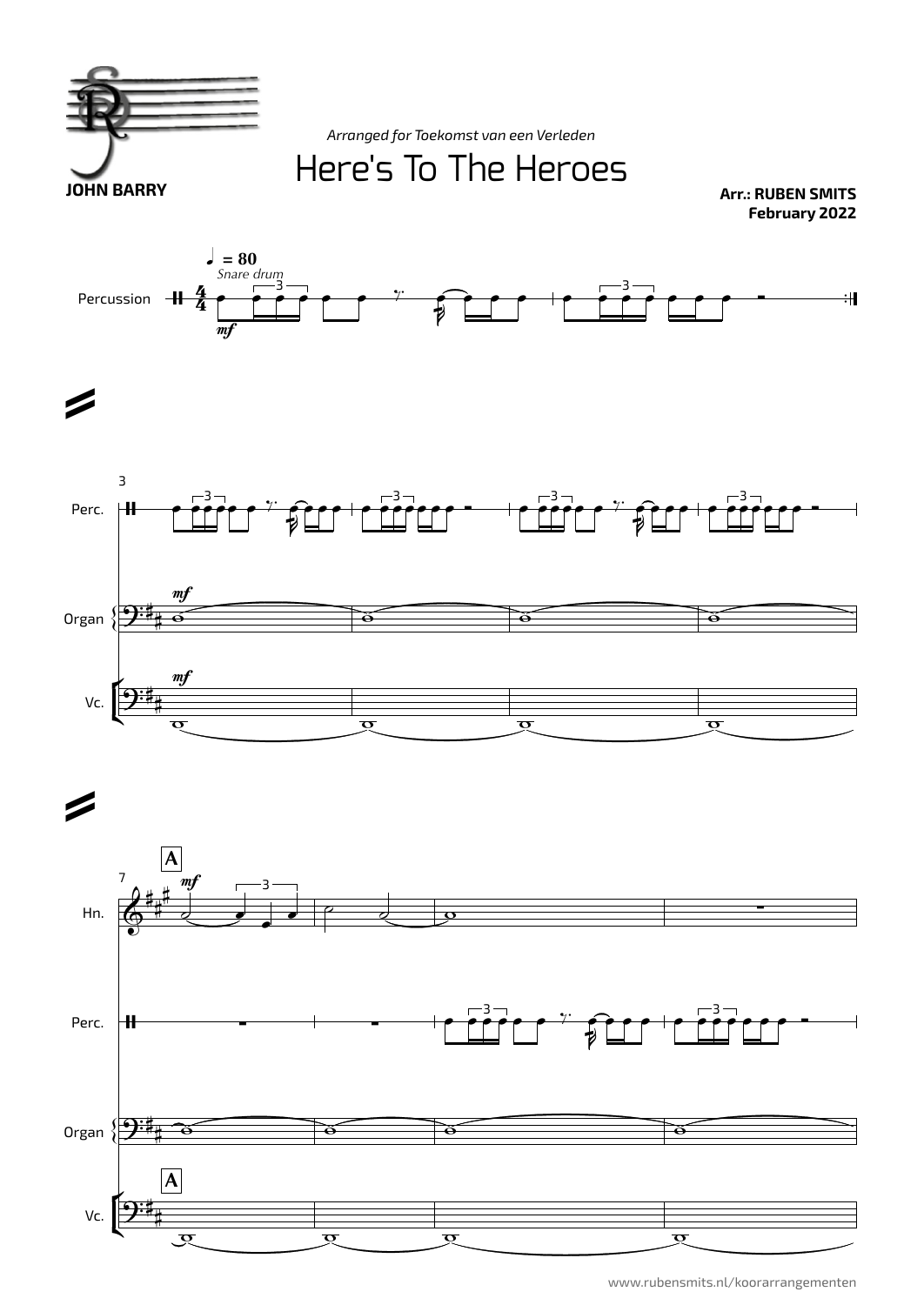- Here's To The Heroes -

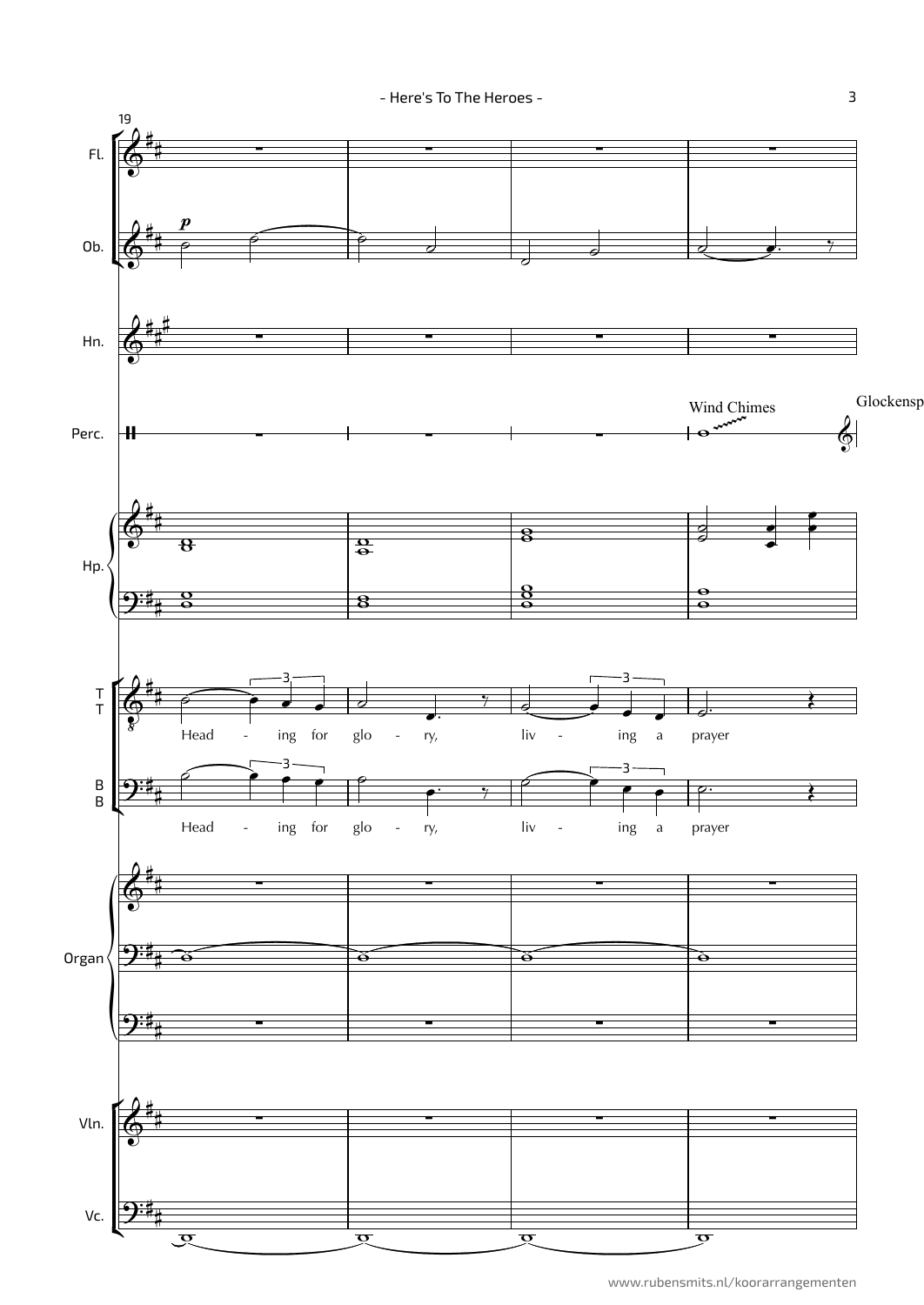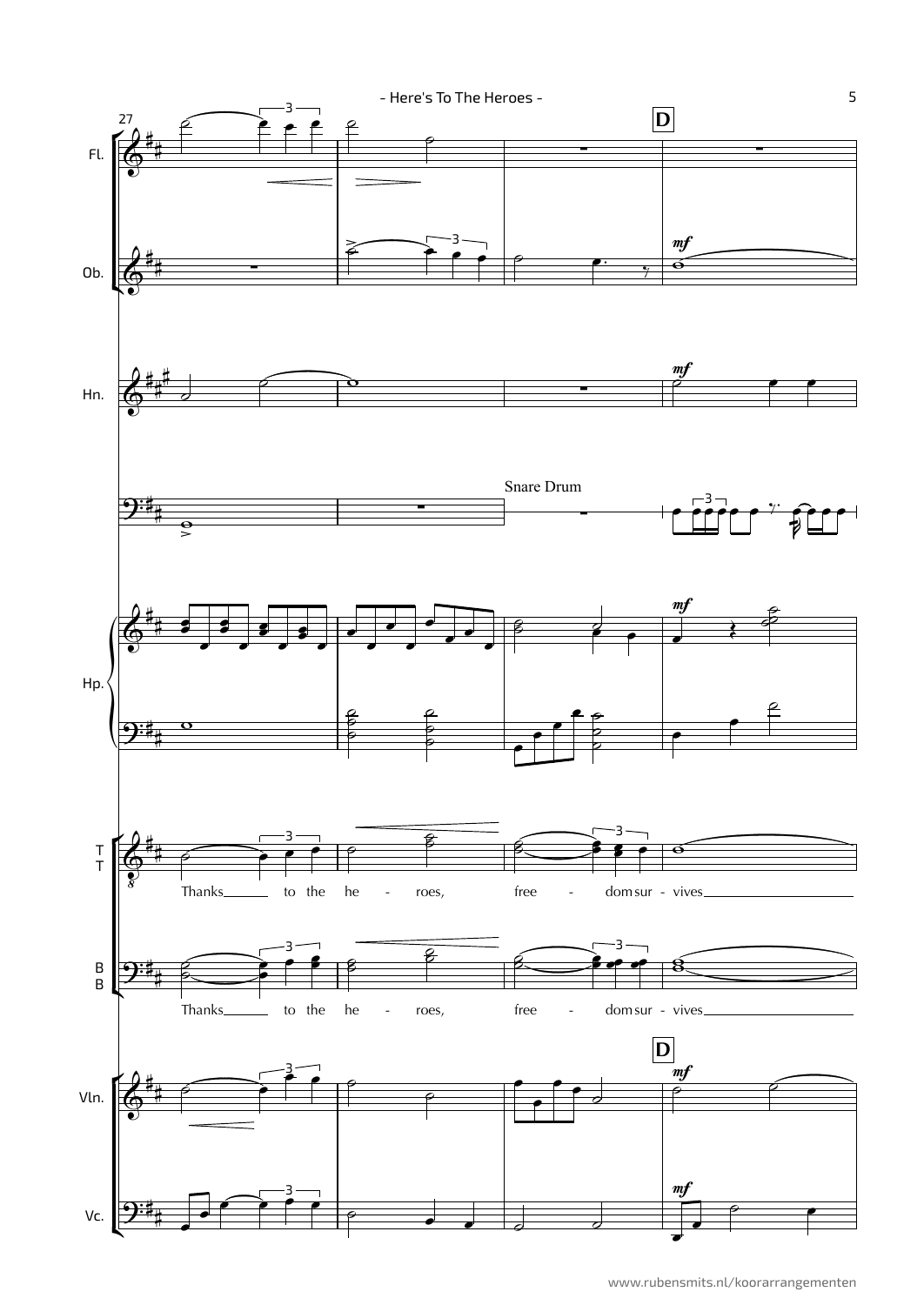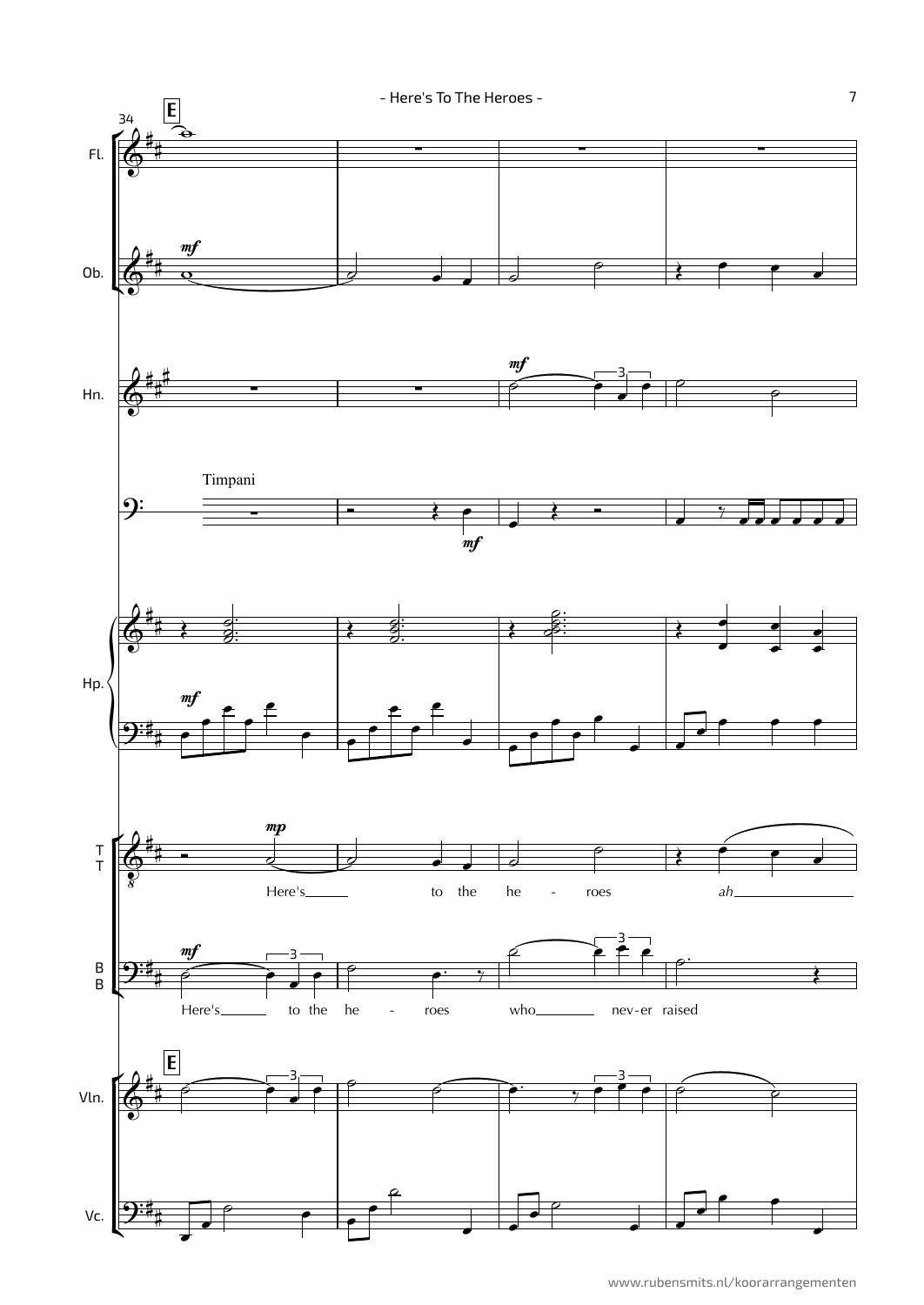



 $\overline{9}$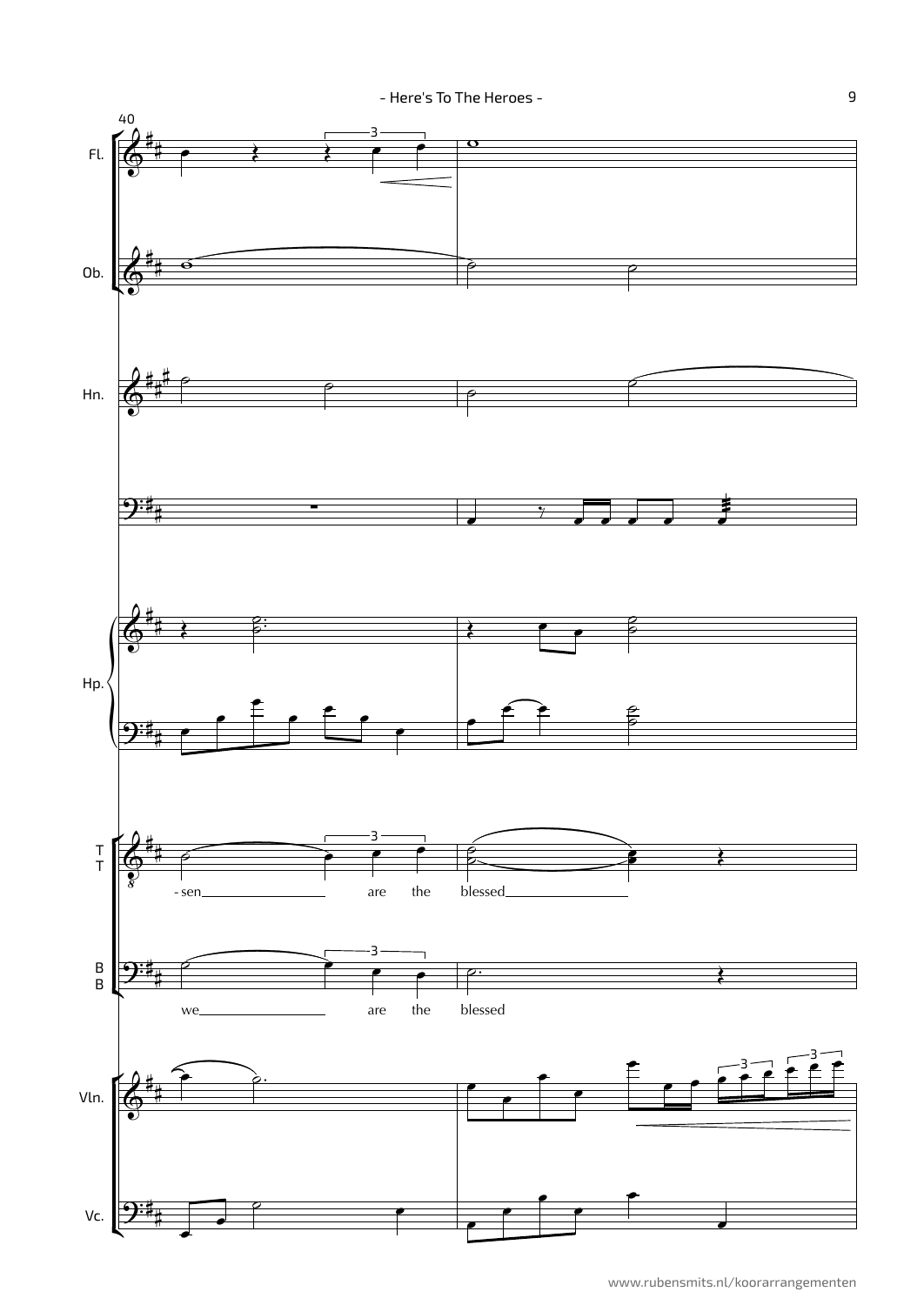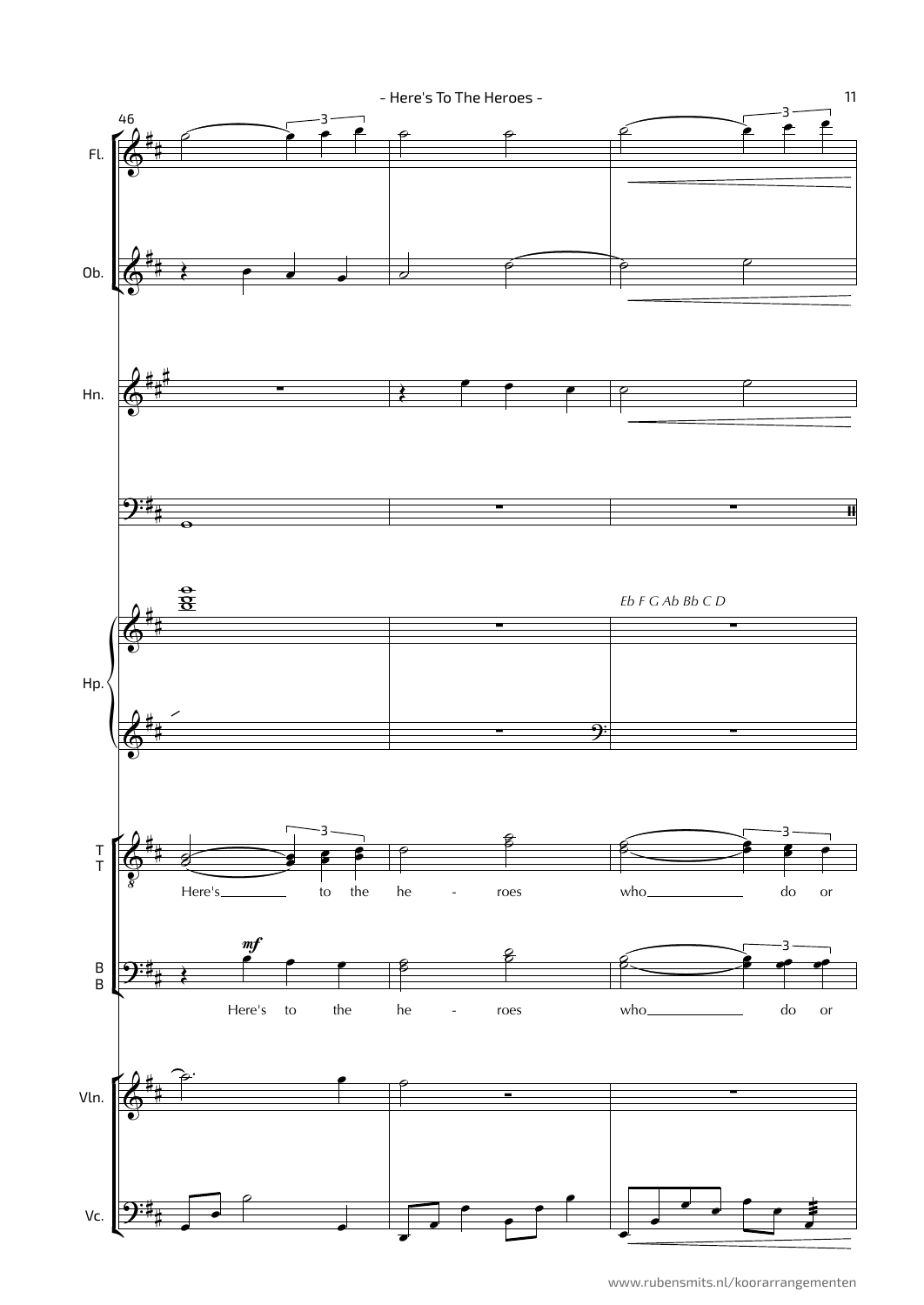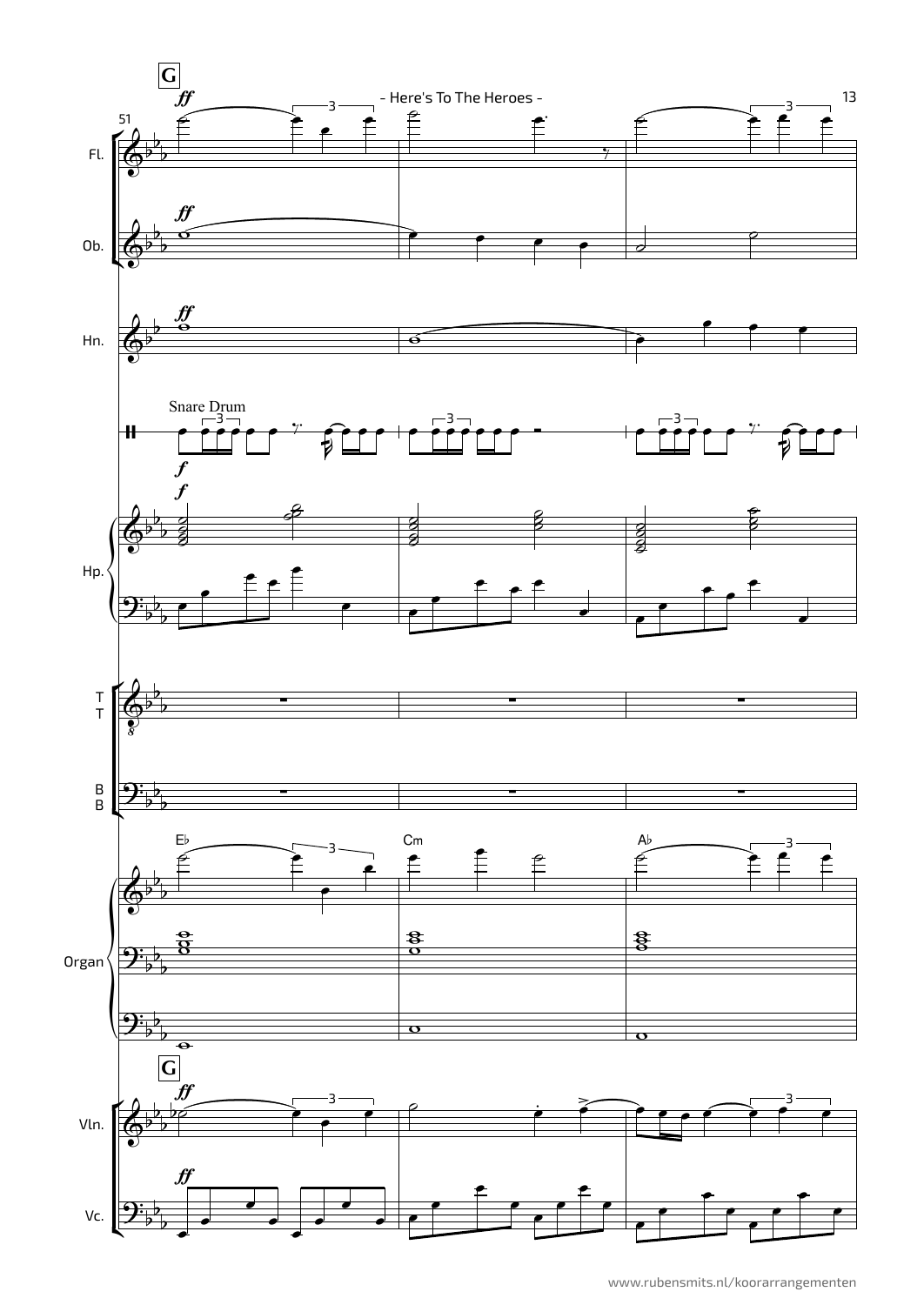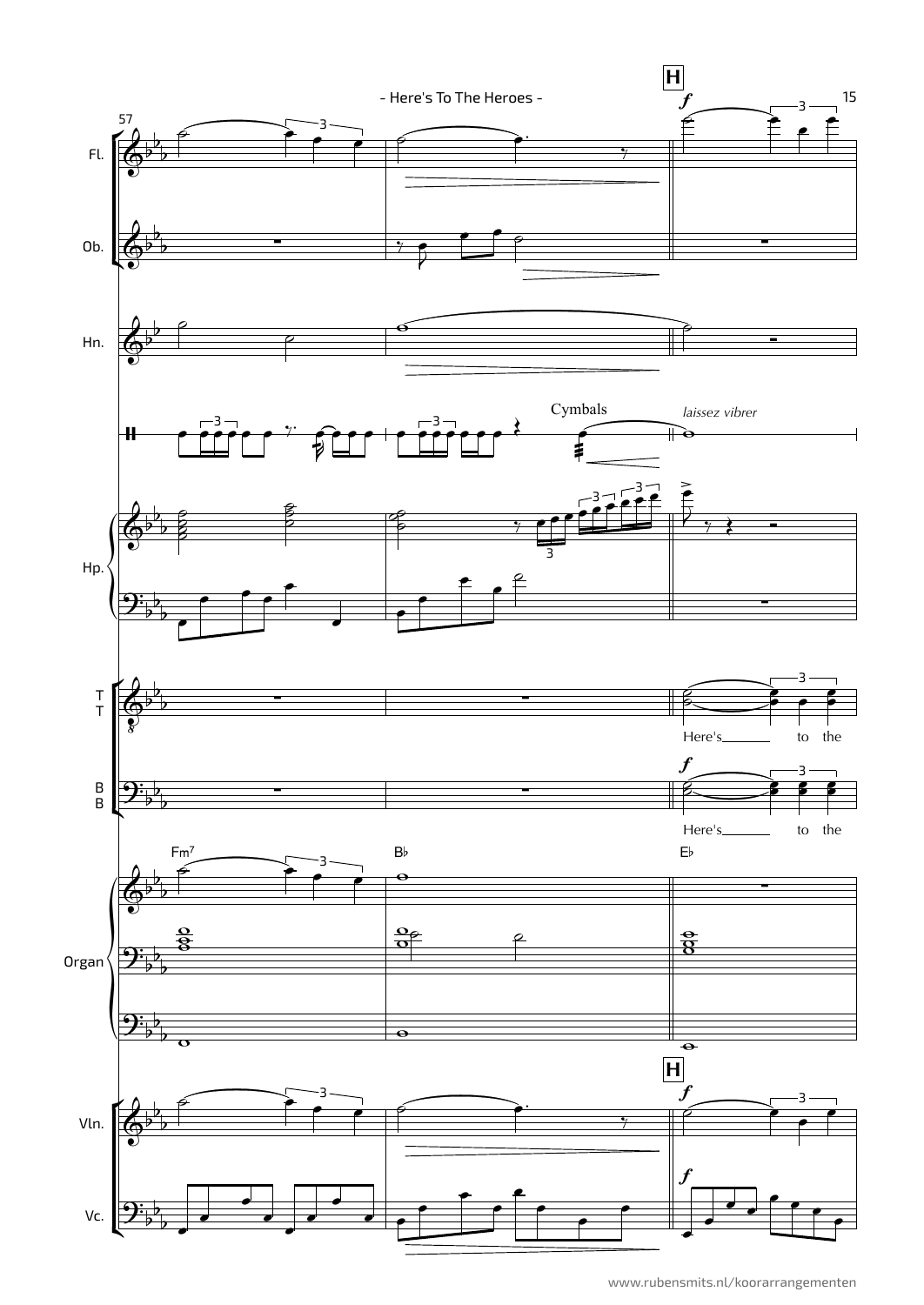- Here's To The Heroes -